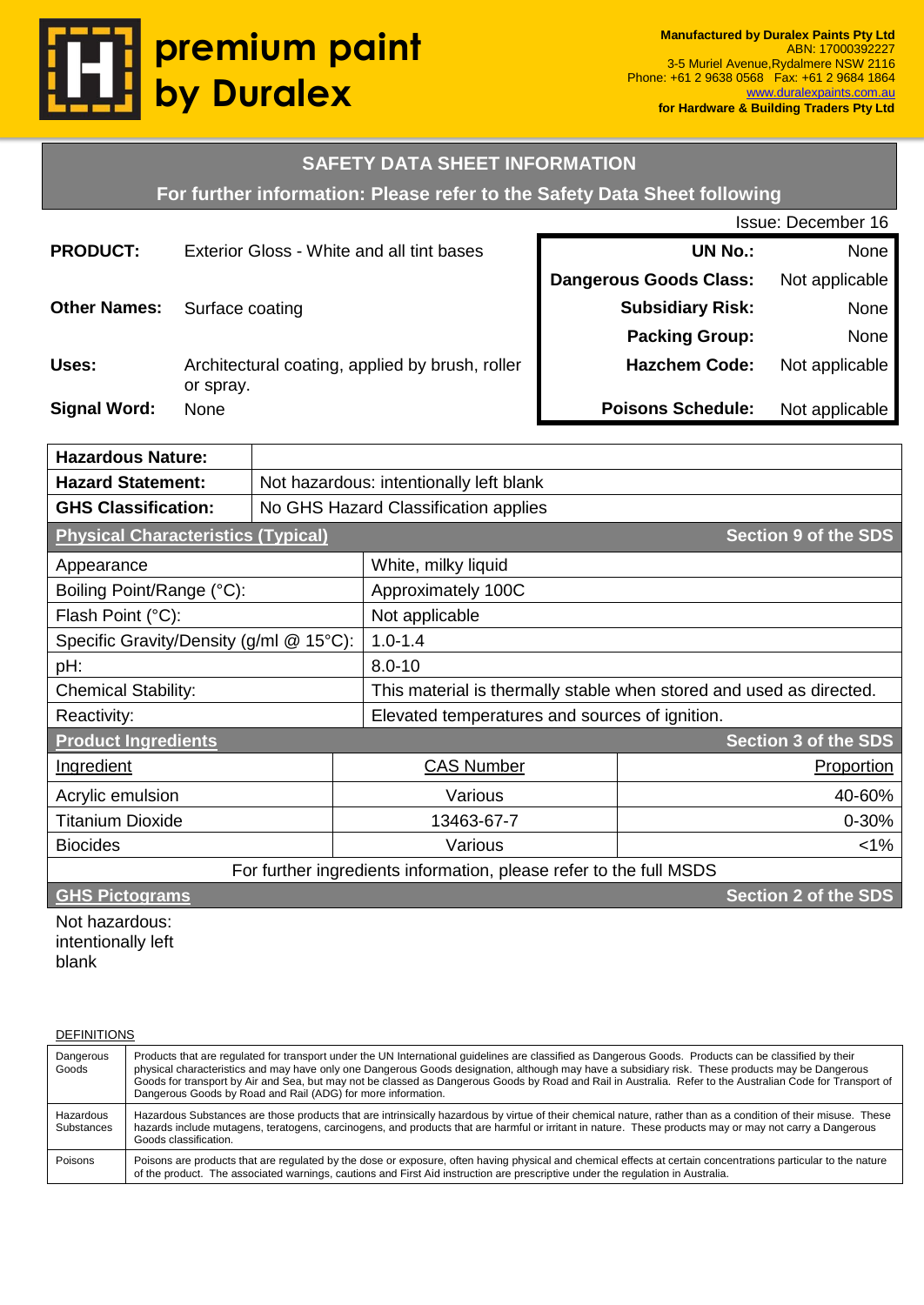

## **1. IDENTIFICATION**

| <b>Product Name:</b>      | Exterior Gloss - White and all tint bases                 |
|---------------------------|-----------------------------------------------------------|
| <b>Other Names:</b>       | Surface coating                                           |
| <b>Chemical Family:</b>   | <b>Acrylic Paint</b>                                      |
| <b>Molecular Formula:</b> | Not known                                                 |
| <b>Recommended Use:</b>   | Architectural coating, applied by brush, roller or spray. |
| Supplier:                 | Duralex Paints Pty Ltd.                                   |
| ABN:                      | 17 000 392 227                                            |
| <b>Address:</b>           | 3-5 Muriel Avenue, Rydalmere NSW 2116                     |
| Telephone:                | +61 2 9638 0568                                           |
| Fax:                      | +61 2 9684 1864                                           |
| <b>Emergency Phone:</b>   | +61 2 9638 0568                                           |
| All other inquiries:      | +61 2 9638 0568                                           |

# **2. HAZARDS IDENTIFICATION**

### **Hazard Nature**

### **Hazard Category**

This section is intentionally left blank

### **GHS Classification**

No GHS Hazard Classification applies

### **GHS Pictograms**

Not hazardous: intentionally left blank

### **Hazard Statement**

Not hazardous: intentionally left blank

### **Hazard Statements**

#### **Precautionary Statements**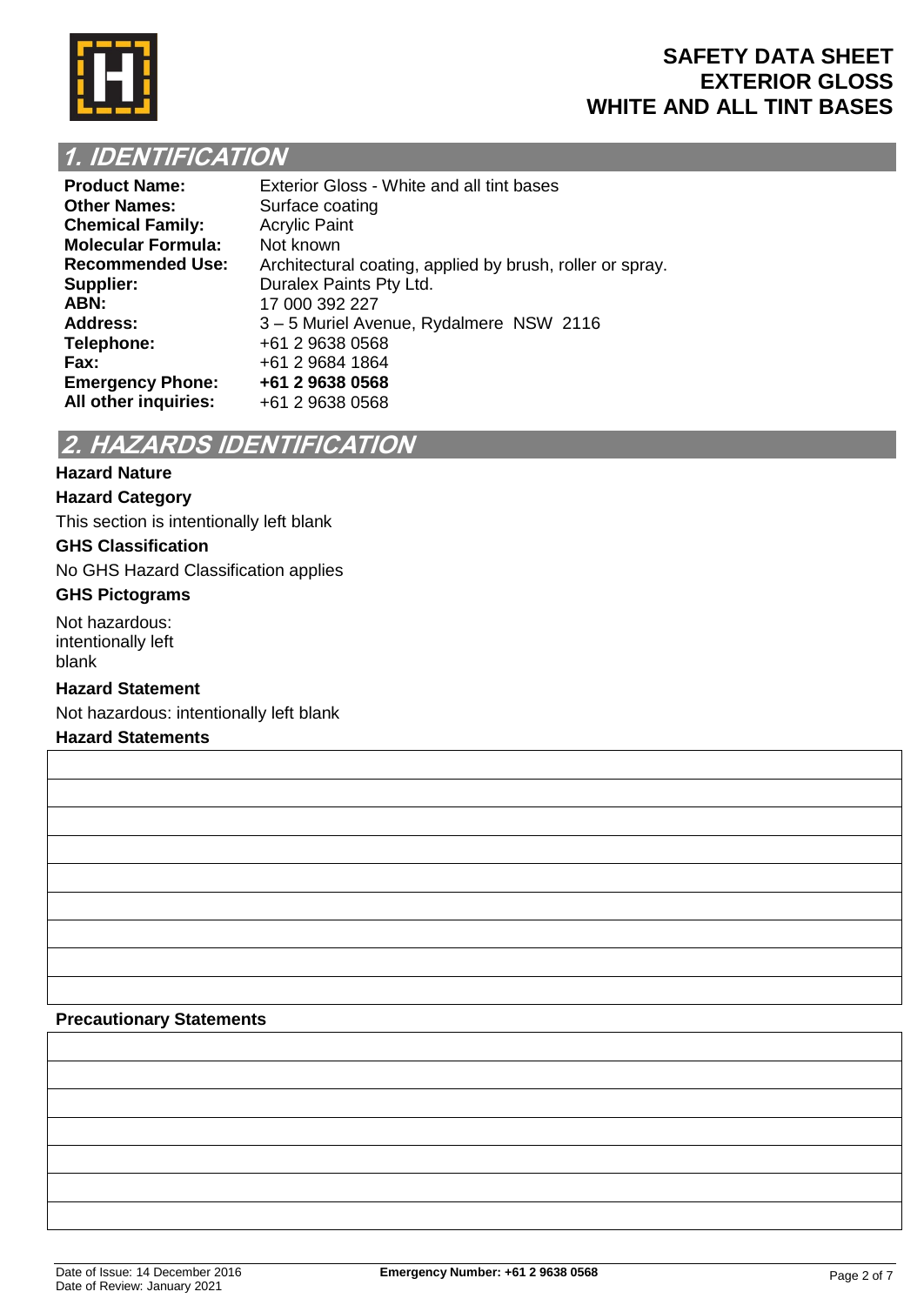

**Dangerous Goods Classification** Not applicable **Poisons Schedule** Not applicable **Signal Word** None

## **3. COMPOSITION: Information on Ingredients**

| <b>Chemical Ingredient</b>                         | <b>CAS Number</b> | <b>Proportion (% v/v)</b> |
|----------------------------------------------------|-------------------|---------------------------|
| Acrylic emulsion                                   | Various           | 40-60%                    |
| <b>Titanium Dioxide</b>                            | 13463-67-7        | $0 - 30%$                 |
| <b>Biocides</b>                                    | Various           | $< 1\%$                   |
| Other non hazardous ingredients<br>including water | Various           | <b>Balance</b>            |
|                                                    |                   |                           |
|                                                    |                   |                           |
|                                                    |                   |                           |
|                                                    |                   |                           |

### **4. FIRST AID MEASURES**

### **For advice, contact Poisons Information Centre (Phone Australia: 13 1126) or a doctor.**

### **Ingestion**

If swallowed, DO NOT induce vomiting. Give a glass of water to drink. Never give anything by mouth to an unconscious patient. Keep at rest. Seek medical advice.

### **Eye Contact**

Flush eyes with large amounts of water until irritation subsides. Seek medical attention.

### **Skin Contact**

Flush area with large amounts of water and wash area with soap if available. Remove contaminated clothing, including shoes, and launder before reuse. Seek medical attention for skin irritations.

### **Inhalation**

Using proper respiratory protection, immediately remove the affective victim from exposure. Administer artificial respiration if breathing has stopped. Keep at rest. Seek immediate medical attention.

### **First Aid Facilities**

Provide eye baths and safety showers.

### **Medical Attention**

Treat according to symptoms.

### **5. FIRE FIGHTING MEASURES**

Shut off product that may 'fuel' a fire if safe to do so. Allow trained personnel to attend a fire in progress providing fire fighters with this Safety Data Sheet. Prevent extinguishing media from escaping to drains and waterways.

### **Suitable Extinguishing Media**

If material is involved in a fire use water fog, fine water spray, foam or dry agent.

### **Hazards from combustion products**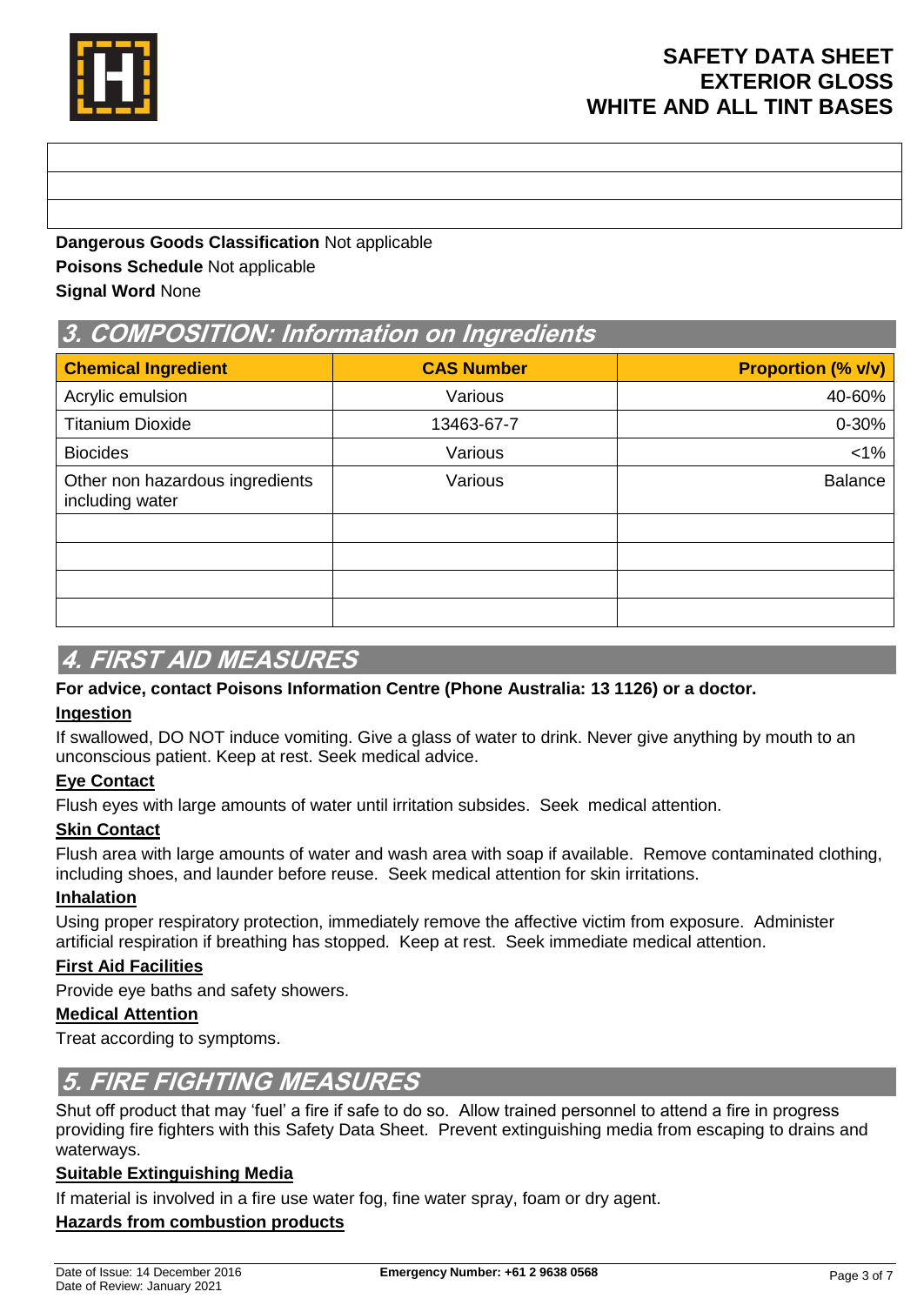

### Non-combustible material.

### **Precautions for fire fighters and special protective equipment**

Not combustible, however following evaporation of aqueous component residual material can burn if ignited. On burning may emit toxic fumes. Fire fighters should wear self-contained breathing apparatus and suitable protective clothing if risk of exposure to vapour or products of combustion.

#### **Hazchem Code**

Not applicable

# **6. ACCIDENTAL RELEASE MEASURES**

### **Emergency Procedures**

Prevent product from escaping to drains and waterways. Contain leaking packaging in a containment drum. Prevent vapours or dusts from building up in confined areas. Ensure that drain valves are closed at all times. Clean up and report spills immediately.

### **Methods and materials for containment**

### *Major Land Spill*

- Eliminate sources of ignition.  $\bullet$
- Warn occupants of downwind areas of possible fire and explosion hazard, where present.
- Prevent product from entering sewers, watercourses, or low-lying areas.
- Keep the public away from the area.
- Shut off the source of the spill if possible and safe to do so.
- Advise authorities if substance has entered a watercourse or sewer or has contaminated soil or vegetation.
- Take measures to minimise the effect on the ground water.
- Contain the spilled product using the resources in the spill kit.
- Recover by pumping use explosion proof pump or hand pump or with a suitable absorbent material.
- Consult an expert on disposal of recovered material and ensure conformity to local disposal regulations.
- See "First Aid Measures" and "Stability and Reactivity"

### *Major Water Spill*

- Eliminate any sources of ignition.
- Warn occupants and shipping in downwind areas of possible fire and explosion hazard, where present.
- Notify the port or relevant authority and keep the public away from the area.
- Shut off the source of the spill if possible and safe to do so.
- Confine the spill if possible.
- Remove the product from the surface by skimming or with suitable absorbent material.
- Consult an expert on disposal of recovered material and ensure conformity to local disposal regulations.
- See "First Aid Measures" and "Stability and Reactivity".

# **7. HANDLING AND STORAGE**

### **Precautions for Safe Handling**

### **Conditions for Safe Storage**

Store in a cool, dry place away from direct sunlight. Protect containers from physical damage and check regularly for leaks. Avoid release to the environment, store in bunded areas and ensure exit drains are closed.

### **Incompatible Materials**

Oxidising agents.

# **8. EXPOSURE CONTROLS: PERSONAL PROTECTION**

### **National Exposure Standards**

The time weighted average concentration (TWA) for this product is: No limit allocated, which means the highest allowable exposure concentration in an eight-hour day for a five-day working week. The short term exposure limit (STEL) is: No limit allocated, which is the maximum allowable exposure concentration at any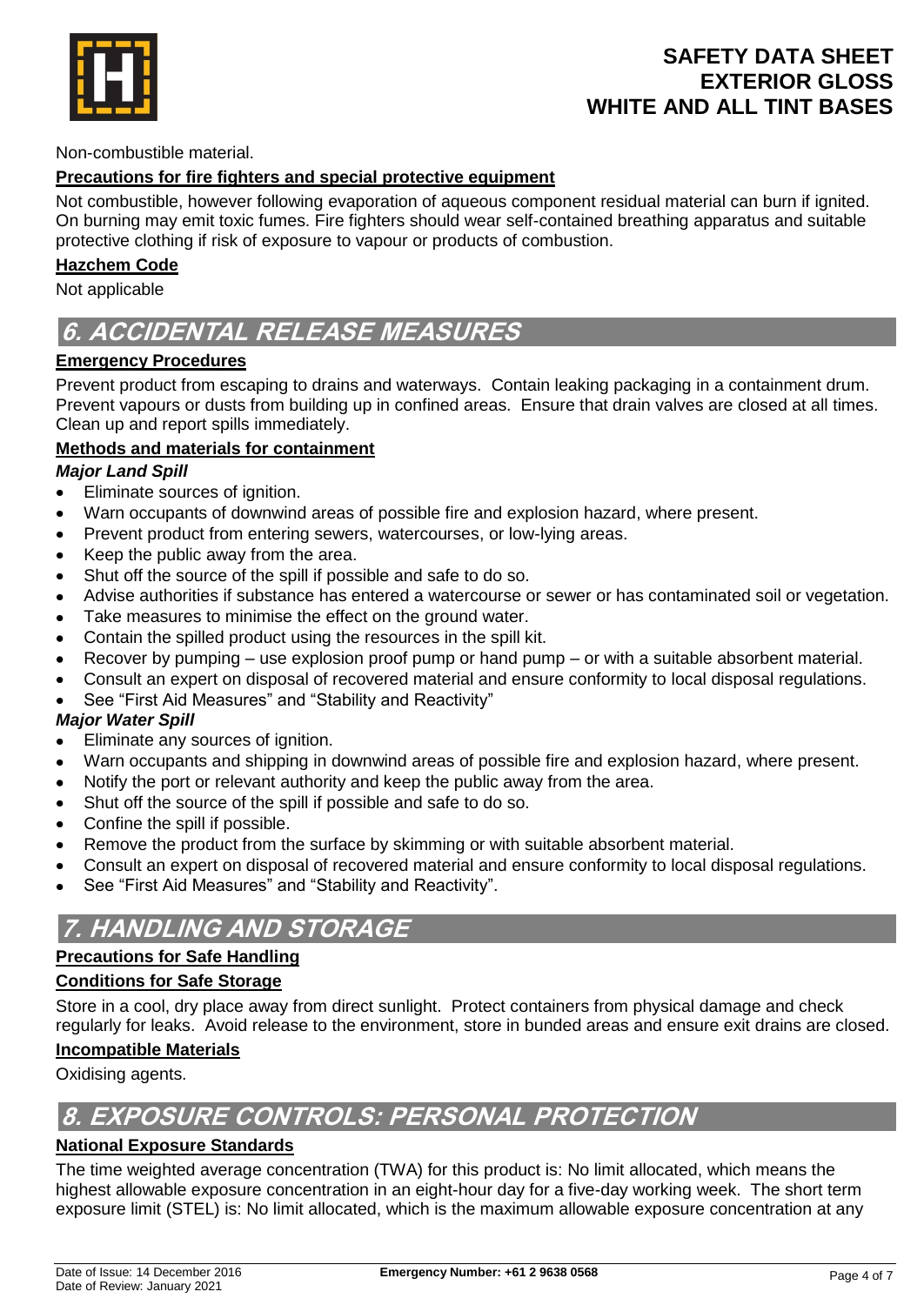

time. Replacing a TWA or STEL value for some products is a Peak Limitation value (Peak): applies in this case. In addition to the exposure concentrations may be a subsidiary caution in such cases where the product is a skin sensitiser, represented as (Sen), where applies in this case.

### **Biological Limit Values (BLV)**

Ingredients in this material do not have a Biological Limit Allocated.

### **Engineering Controls: Ventilation**

The use of local exhaust ventilation is recommended to control process emissions near the source. Laboratory samples should be handled in a fume hood. Provide mechanical ventilation of confined spaces. Use explosion proof equipment.

### **Personal Protective Equipment**

**Respiratory Protection:** Where concentrations in air may approach or exceed the limits described in the National Exposure Standards, it is recommended to use a half-face filter mask to protect from overexposure by inhalation. A type 'A' filter material is considered suitable for this product.

**Eye Protection:** Always use safety glasses or a face shield when handling this product.

**Skin/Body Protection:** Always wear long sleeves, long trousers, or coveralls, and enclosed footwear or safety boots when handling this product. It is recommended that chemical resistant gloves be worn when handling this product.

### **9. PHYSICAL AND CHEMICAL PROPERTIES**

| <b>Property</b>                 | <b>Unit of measurement</b> | <b>Typical Value</b>            |
|---------------------------------|----------------------------|---------------------------------|
| Appearance                      | None                       | White, milky liquid             |
| <b>Boiling Point/Range</b>      | $^{\circ}C$                | Approximately 100C              |
| <b>Flash Point</b>              | $^{\circ}C$                | Not applicable                  |
| SG/Density (@ 15°C)             | $g/ml$ ; kgm <sup>-3</sup> | $1.0 - 1.4$                     |
| Vapour Pressure @ 20°C          | kPa                        | Not available                   |
| Vapour Density @ 20°C           | $g/ml$ ; kgm <sup>-3</sup> | Not known                       |
| <b>Autoignition Temperature</b> | $^{\circ}C$                | Not applicable                  |
| <b>Explosive Limits in Air</b>  | % vol/vol                  | Not applicable - Not applicable |
| Viscosity @ 20°C                | cPs, mPas                  | 4-6 Poise                       |
| <b>Percent volatiles</b>        | % vol/vol                  | Not available                   |
| Acidity/alkalinity as pH        | None                       | $8.0 - 10$                      |
| Solubility in Water             | g/l                        | Miscible with water             |
| Other solvents                  | -                          | Not applicable                  |

The values listed are indicative of this product's physical and chemical properties. For a full product specification, please consult the Technical Data Sheet.

# **10. STABILITY AND REACTIVITY**

### **Chemical stability**

This material is thermally stable when stored and used as directed.

### **Conditions to avoid**

Elevated temperatures and sources of ignition.

### **Hazardous decomposition products**

Oxides of carbon and nitrogen, smoke and other toxic fumes.

### **Hazardous reactions**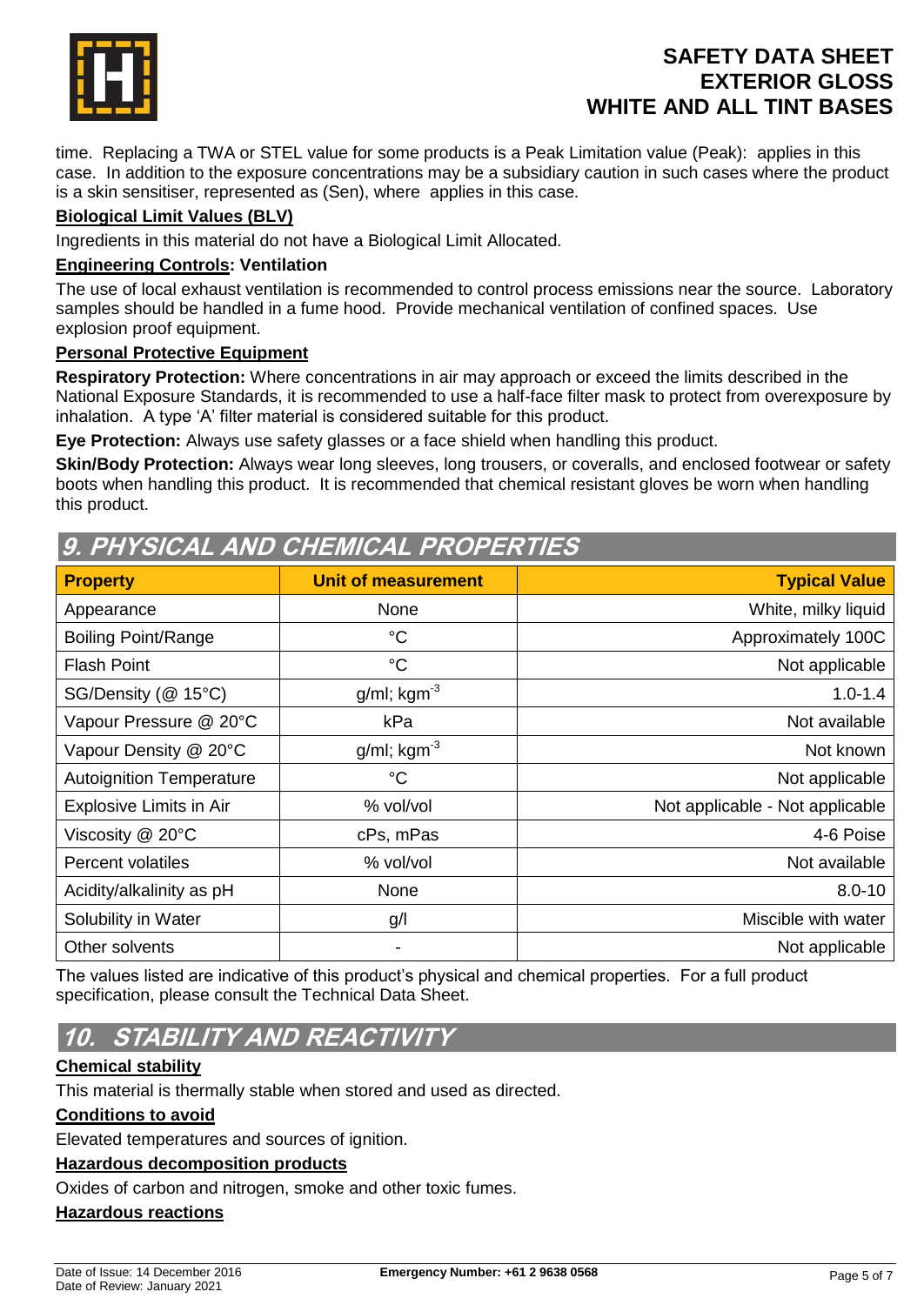

No known hazardous reactions.

### **Hazardous polymerisation**

Will not occur.

# **11. TOXICOLOGICAL INFORMATION**

### **Acute Effects**

### **Ingestion**

This material is classified non-hazardous. No known adverse effects expected however ingestion of large amounts may cause vomiting and nausea.

### **Eye Contact**

This material is classified non-hazardous. May be an eye irritant in sensitive individuals.

### **Skin Contact**

This material is classified non-hazardous. Contact with skin may result in irritation in sensitive individuals.

### **Inhalation**

This material is classified non-hazardous. Where this material is used in poorly ventilated area, at elevated temperatures or in confined spaces, vapour may cause irritation to mucous membranes and respiratory tract, headache and nausea.

### **Chronic Effects**

This material has been classified as non-hazardous.

### **Other Health Effects Information**

### **Toxicological Information**

Oral LD<sub>50</sub>: Not determined.

Dermal LD<sub>50</sub>: Not determined.

## **12. ECOLOGICAL INFORMATION**

### **Ecotoxicity**

### **Aquatic Toxicity:**

| Fish Toxicity $LC_{50}$ :        | No information available. |
|----------------------------------|---------------------------|
| Daphnia Magna EC <sub>50</sub> : | No information available. |
| Blue-green algae:                | No information available. |
| Green algae:                     | No information available. |

**Persistence/Biodegradability:** No information available.

**Mobility:** No information available.

## **13. DISPOSAL CONSIDERATIONS**

### **Disposal Methods**

Empty packaging should be taken for recycling, recovery or disposal through a suitably qualified or licensed contractor. Care should be taken to ensure compliance with national and local authorities. Packaging may still contain product residue that may be harmful. Ensure that empty packaging is managed in accordance with Dangerous Goods regulations.

### **Special Precautions**

This product is not suitable for disposal by either landfill or via municipal sewers, drains, natural streams or rivers. This product should be treated and disposed through chemical waste treatment, or considered for use in recycling.